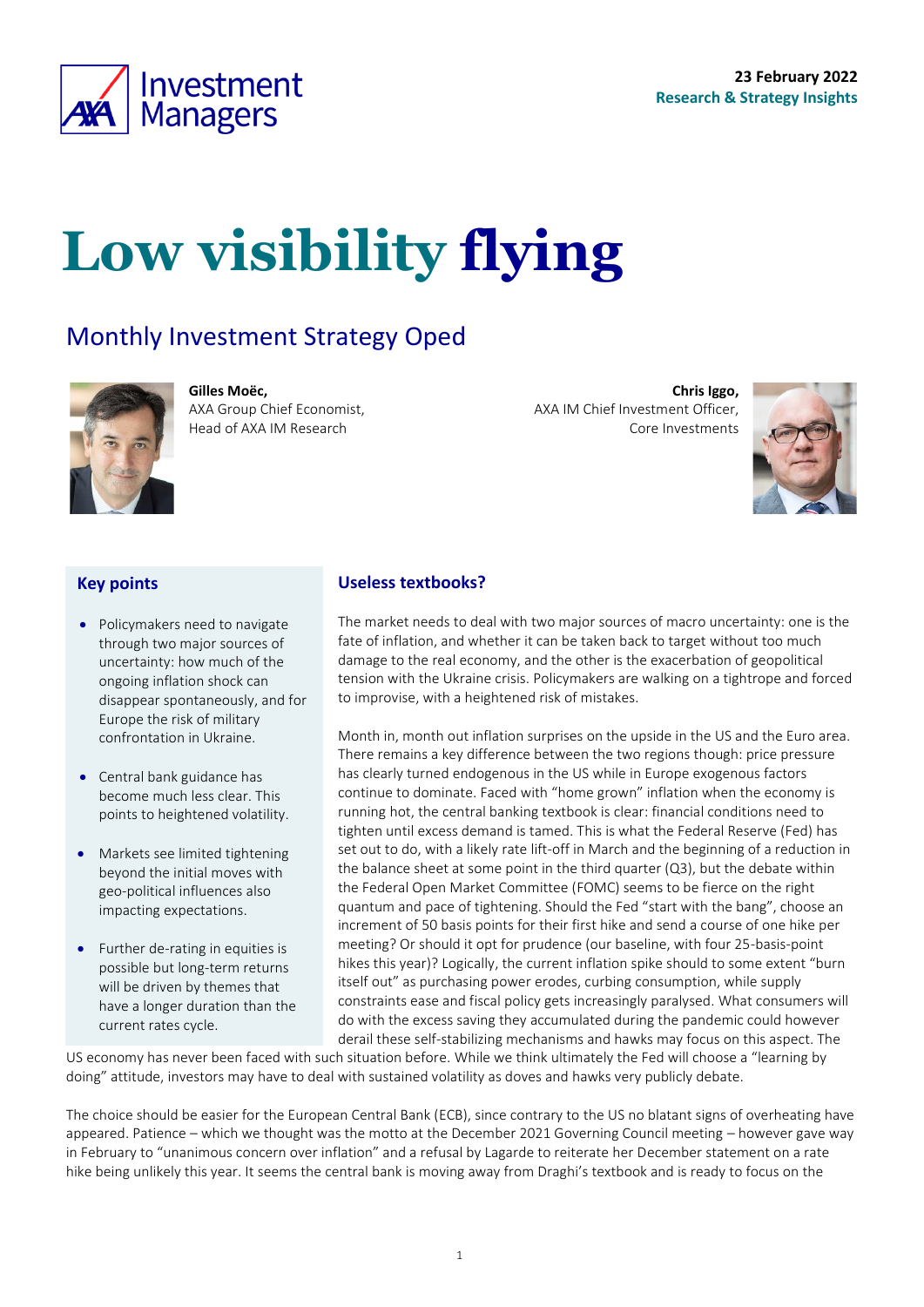mere possibility that inflation expectations start dis-anchoring. The "direction of travel" is now clear: the ECB wants to start normalizing its policy, but it also means that the current forward guidance is obsolete, which leaves the market without much visibility, resulting in overly aggressive pricing of the imminent tightening.

To make the outlook even more complicated, tension between Russia and the West about Ukraine is not abating. Military action in Europe would affect generic confidence in Europe, but the direct effects through energy prices would be significant. Natural gas has become crucial for purchasing power dynamics. The direct effect of higher gas prices has already shaved 0.5% off real disposable income over one year in December 2021. More importantly, the indirect impact through electricity prices has also become significant since gas-fired power stations are now the "marginal supplier" without which electricity demand cannot be fulfilled. The correlation between gas and electricity prices has thus become very tight, and this channel has shaved another 0.7% off purchasing power over one year in December 2021.

There is no easy alternative to Russian supply in the short run. Europe has increased its capacity to receive liquefied natural gas from the US and Qatar, but these two key exporters do not have much spare room to lift their output further. Raising the contribution from coal, as has already been the case last year in Germany, is not palatable given its huge carbon footprint. Raising the share of nuclear power supplied to distributors at below-market prices is in general not an option outside of France. The solution probably lies in a fiscal accommodation of the income shock – possibly offset by some windfall tax on lowcost electricity producers – but the countries where the rise in electricity prices has been the steepest are also the "fiscally fragile" ones, such as Italy and Spain.

Board member Isabel Schnabel has recently focused a lot on the impact that rising energy prices would have on trend inflation, in particular through the expectations channel. It was thus somewhat reassuring that in her interview with the Financial Times last week she stated that *"Given the likely negative effects of an escalation of the crisis on growth and confidence, including through potential sanctions, it is in my view unlikely that we would accelerate policy normalization in such circumstances".* Yet, investors of a nervous disposition will note that she would accept "not to normalize". She did not contemplate the mere possibility of providing more support amid a geopolitical crisis. The "Draghi spirit" has left the ECB for good.

#### **Rates and uncertainty**

If investors knew precisely how far interest rates were going to rise in the upcoming monetary cycle, then portfolio strategies could be aligned with long-term investment goals with greater confidence than is currently the case. The reality is that the outlook for rates is uncertain in terms of the duration of the tightening cycle, the extent to which it will be synchronized across economies, the size of the eventual increase in rates and the impact that all of this has on economic growth and investment returns. There are difficult choices to make in terms of portfolio management and whether to hedge against additional rate increases, growth downgrades and valuation adjustments.

At the core of the uncertainty is inflation and how central banks will respond in the next one to two years. In addition, the situation in Ukraine clouds the outlook even more. What we know there is that energy prices have risen further and will contribute to higher inflation and probably have a negative impact on global growth. Recent events have not changed market pricing too much regarding central banks. The message from markets is that rates will go up quite quickly in the next year or two in most major economic regions. However, interest rate futures and forward markets suggest that after the initial move higher not much will happen thereafter. Bond yield curves are flat in both spot and forward markets and the level of yields anticipated for future periods is consistent with terminal levels for policy rates being extremely low by historical standards. Just to illustrate the point, the 10-year sovereign bond yield priced 5-year forward is currently only between 30 and 60 basis points higher than today's spot rate for most major currency areas.

The market is suggesting that modest interest rate hikes will be enough to either confirm one of two scenarios. The first is that the current rise in inflation will reverse as supply issues ease and energy prices eventually fall back. Under that scenario – which we need to start seeing data to confirm quite soon – central banks won't need to tighten that much. The second scenario, which has more bearish implications for risky assets, is that what is priced in is enough to undermine global growth which itself will stop central banks in their tracks. Of course, we will only know which of these is correct in time and with more data. The Russia and Ukraine situation also needs to be incorporated into the view. If the conflict persists, central banks might be less aggressive than some observers and recent market expectations have suggested.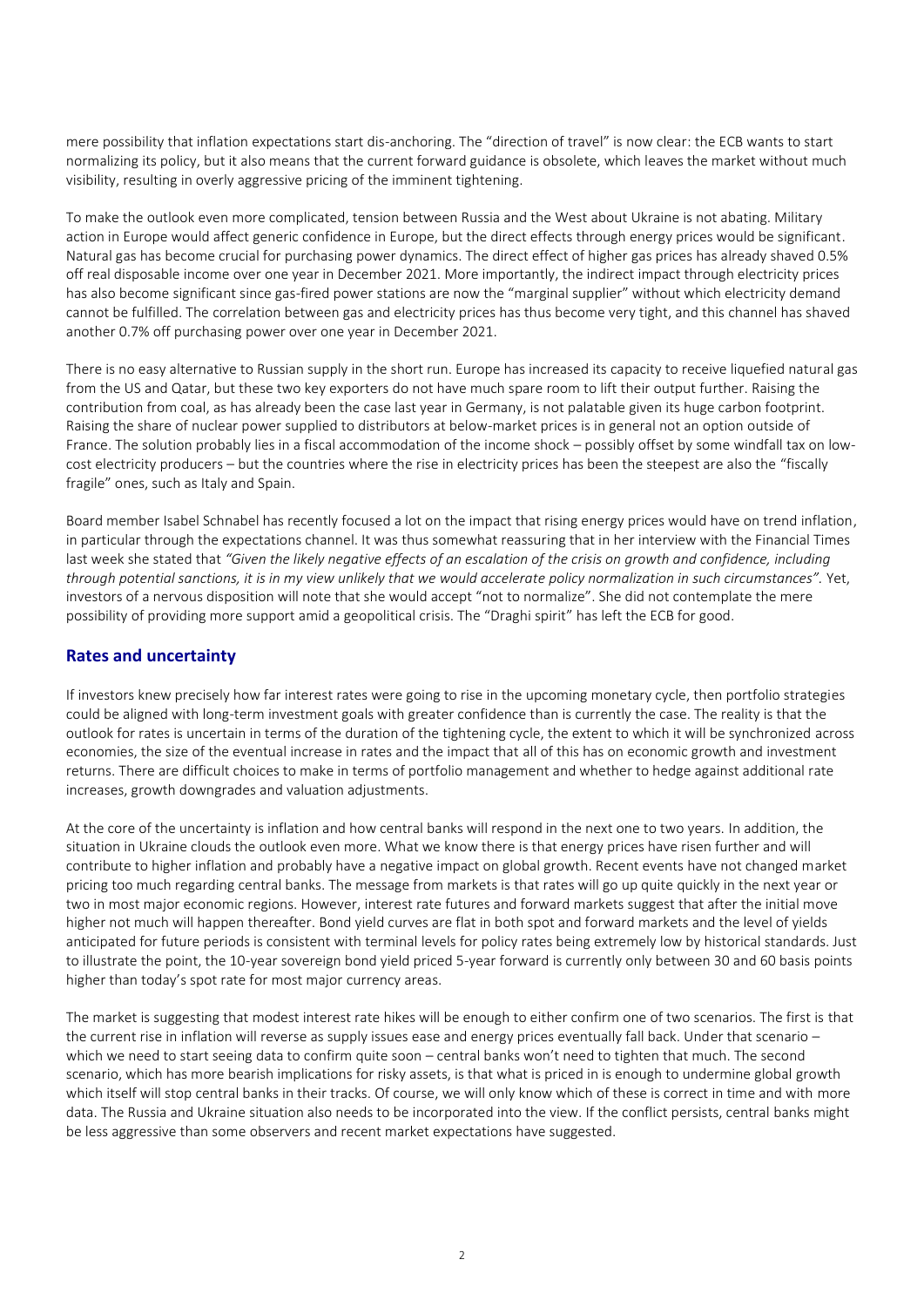Aside from that geo-political risk, the short-term outlook suggests that most of the adjustment in inflation and interest rate expectations has been achieved, as has the impact on valuations in credit and equity markets. Long-term inflation expectations have stabilized, forward rate expectations are limited and multiple de-rating in equity market is well advanced relative to what is the norm in tightening cycles. Depending on the political situation, the most bullish outcome for markets near term is some easing of inflation pressures in the Spring which would allow interest rate expectations to stabilise. With growth still supported by decent fundamentals, markets could respond to that positively.

On a slightly longer term we need to judge whether markets are still distorted by financial repression and whether that eventually fades as policy normalises. Flat yields curves, low terminal rates, and equity price-to-earnings ratios that remain higher relative to inflation than has been the case in the past. Real yields remain extremely low as well. There is a risk that central bank balance sheet reduction will raise real yields and steepen yield curves. That might ultimately be a major problem for the valuation of high-growth stocks in the equity market – as we have seen already this year. Certainly, the emergency monetary policies put in place at the beginning of the pandemic pushed ratings on these assets higher. The minimum result of taking back that easing is a return to more sustainable valuations in parts of the equity and credit markets. The greater the speed of normalization – through either the rates or balance sheet routes – the greater the risk there is of a more pronounced adjustment. This is perhaps another reason to expect central banks to take a cautious approach to normalising the size of their balance sheets.

The good news is that even those parts of the market which appear to be more sensitive to increases in long-term yields, recent earnings reports have shown that many companies in this space can continue to deliver a strong long-term performance. As we emerge from the pandemic and re-strengthen the focus on the energy transition and strengthening logistics and supply chain management, these are trends that can help sustain those growth trajectories. The tailwinds behind themes such as renewable energy, digitalization and automation will blow for longer than the current interest rate cycle. Equity market multiples, especially for high growth companies, might come down with higher bond yields but superior earnings growth mean they should still be considered a core part of an investment portfolio. Of course, in the very short-term what happens in Ukraine will determine market price action and potentially deliver even more attractive long-term entry levels.

### **[Download the full slide deck of our February](https://axa-im.com/sites/default/files/insight/pdf/axa-im-research-strategy-deck-en-2022-02.pdf) Investment Strategy**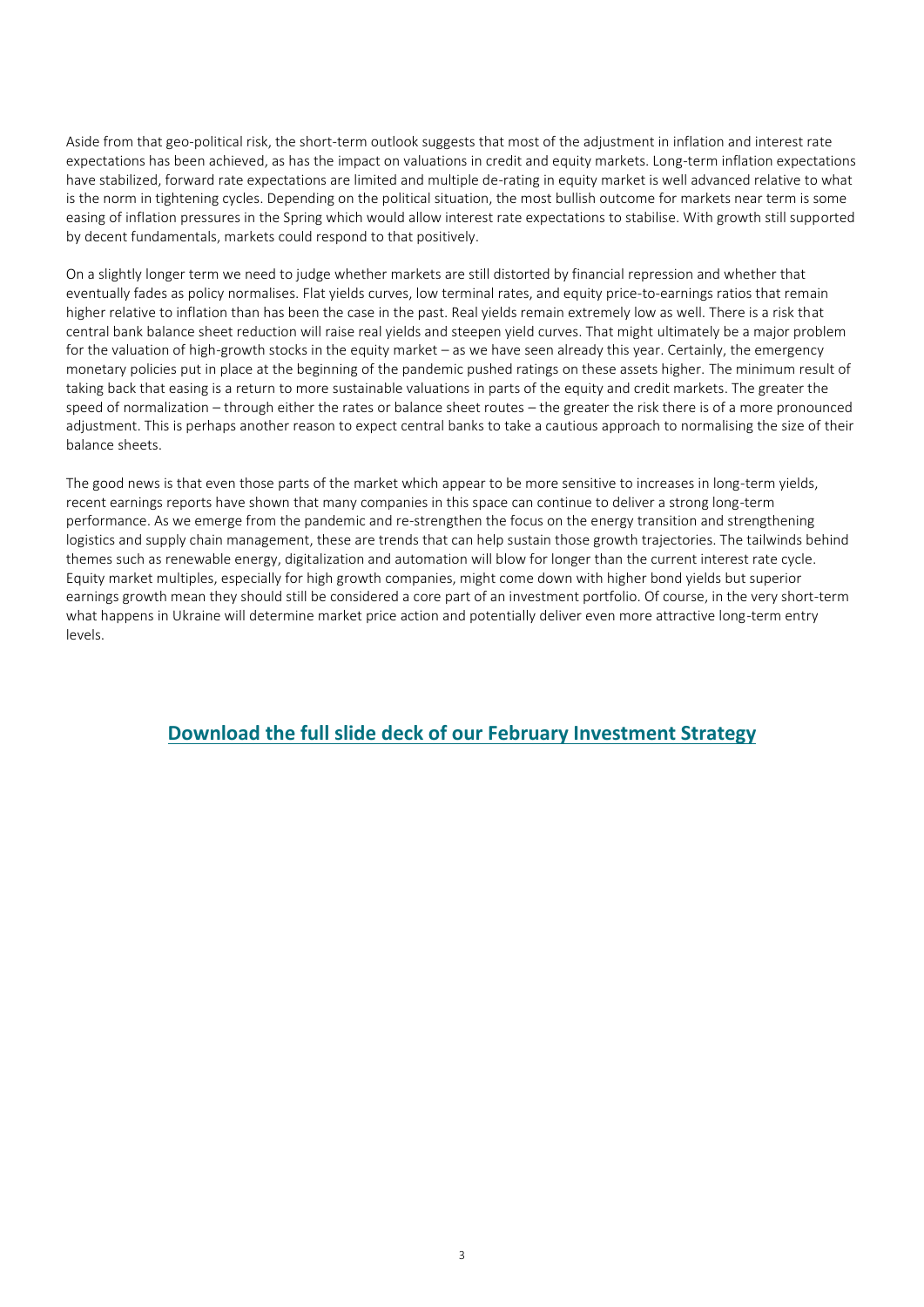## Recommended asset allocation

|                               |                                                     |                | <b>Asset Allocation</b> |                      |                      |                    |
|-------------------------------|-----------------------------------------------------|----------------|-------------------------|----------------------|----------------------|--------------------|
| <b>Key asset classes</b>      |                                                     |                |                         |                      |                      |                    |
| Equities                      |                                                     |                |                         |                      |                      |                    |
| Bonds                         |                                                     |                |                         |                      | $\blacktriangle$     |                    |
| Commodities                   |                                                     |                |                         |                      |                      |                    |
| Cash                          |                                                     |                |                         | $\blacktriangledown$ |                      |                    |
|                               |                                                     |                | <b>Equities</b>         |                      |                      |                    |
| <b>Developed</b>              |                                                     |                |                         |                      |                      |                    |
| Euro area                     |                                                     |                |                         |                      |                      |                    |
| UK                            |                                                     |                |                         |                      |                      |                    |
| Switzerland                   |                                                     |                |                         |                      |                      |                    |
| US                            |                                                     |                |                         |                      |                      |                    |
| Japan                         |                                                     |                |                         |                      |                      |                    |
| <b>Emerging &amp; Sectors</b> |                                                     |                |                         |                      |                      |                    |
| <b>Emerging Markets</b>       |                                                     |                |                         |                      |                      |                    |
| Europe Cyclical/Value         |                                                     |                |                         |                      |                      |                    |
| Euro Financials               |                                                     |                |                         |                      | $\blacktriangledown$ |                    |
| European Auto                 |                                                     |                |                         |                      |                      | $\blacktriangle$   |
| <b>US Financials</b>          |                                                     |                |                         |                      |                      |                    |
| US Russell 2000               |                                                     |                |                         |                      |                      |                    |
|                               |                                                     |                | <b>Fixed Income</b>     |                      |                      |                    |
| <b>Govies</b>                 |                                                     |                |                         |                      |                      |                    |
| Euro core                     |                                                     |                |                         |                      | $\blacktriangle$     |                    |
| Euro peripheral               |                                                     |                |                         |                      |                      |                    |
| UK                            |                                                     |                |                         |                      | $\blacktriangle$     |                    |
| US                            |                                                     |                |                         |                      | $\blacktriangle$     |                    |
| <b>Inflation</b>              |                                                     |                |                         |                      |                      |                    |
| US                            |                                                     |                |                         |                      |                      |                    |
| Euro                          |                                                     |                |                         |                      |                      |                    |
| <b>Credit</b>                 |                                                     |                |                         |                      |                      |                    |
| Euro IG                       |                                                     |                |                         |                      |                      |                    |
| US IG                         |                                                     |                |                         |                      |                      |                    |
| Euro HY                       |                                                     |                |                         |                      |                      |                    |
| US HY                         |                                                     |                |                         |                      |                      |                    |
| <b>EM Debt</b>                |                                                     |                |                         |                      |                      |                    |
| EM bonds HC                   |                                                     |                |                         |                      |                      |                    |
| Legends                       | <b>Negative</b>                                     | <b>Neutral</b> | Positive                | Last change          | ▲ Upgrade            | $\nabla$ Downgrade |
|                               | Course: AVA IMMassa Pescarsh As of 22 February 2022 |                |                         |                      |                      |                    |

*Source: AXA IM Macro Research – As of 22 February 2022*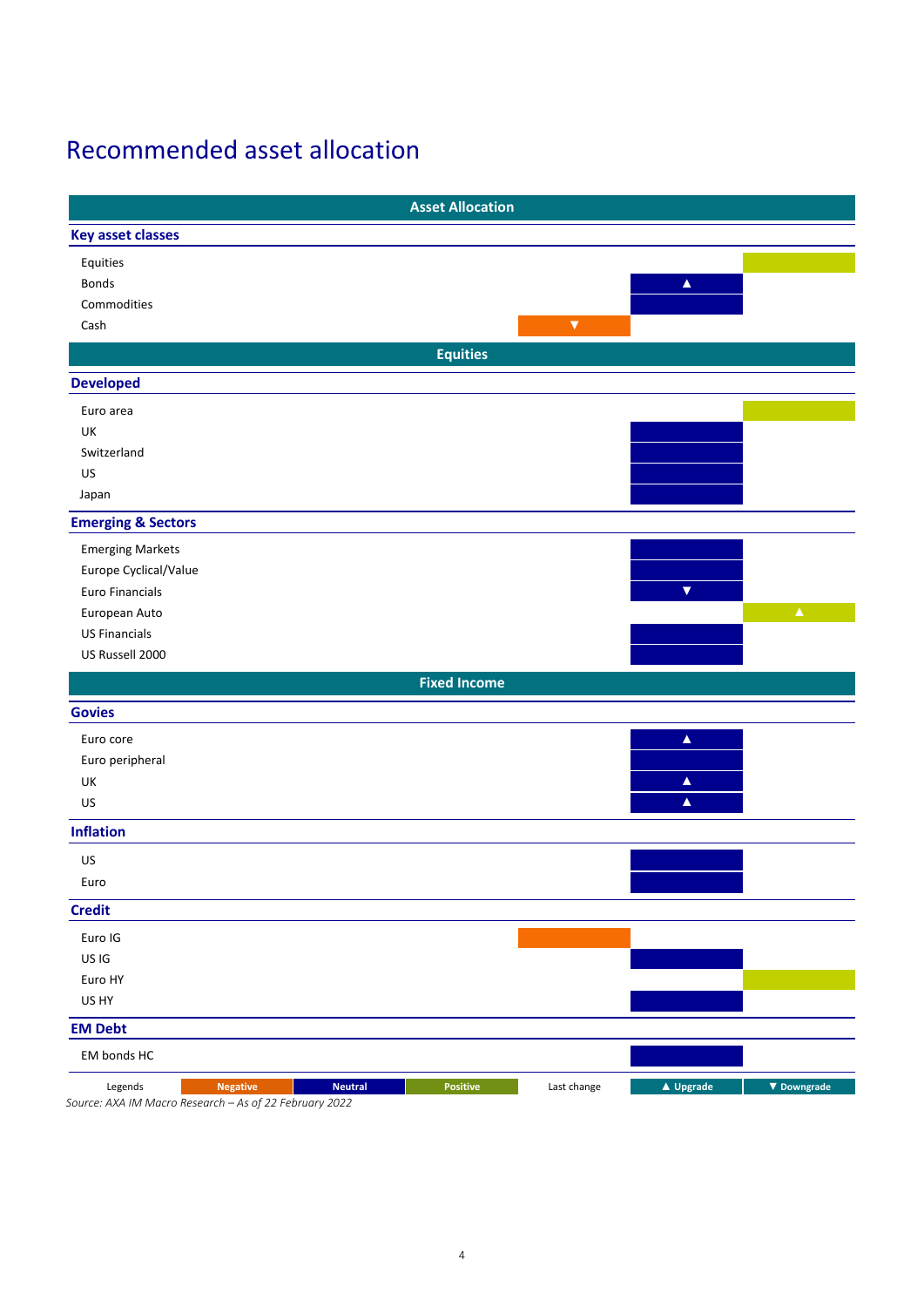## Macro forecast summary

|                            | 2020    | 2021*         |                  | 2022*         |                  | 2023*         |                  |
|----------------------------|---------|---------------|------------------|---------------|------------------|---------------|------------------|
| <b>Real GDP growth (%)</b> |         | <b>AXA IM</b> | <b>Consensus</b> | <b>AXA IM</b> | <b>Consensus</b> | <b>AXA IM</b> | <b>Consensus</b> |
| <b>World</b>               | $-3.1$  | 5.8           |                  | 4.0           |                  | 3.5           |                  |
| <b>Advanced economies</b>  | $-5.0$  | 5.0           |                  | 3.4           |                  | 2.1           |                  |
| <b>US</b>                  | $-3.4$  | 5.5           | 5.6              | 3.2           | 3.9              | 2.0           | 2.6              |
| Euro area                  | $-6.7$  | 5.2           | 5.1              | 3.4           | 4.0              | 2.1           | 2.5              |
| Germany                    | $-4.9$  | 2.8           | 2.7              | 2.9           | 3.7              | 2.7           | 2.5              |
| France                     | $-8.0$  | 7.0           | 6.6              | 3.9           | 3.8              | 2.4           | 2.0              |
| Italy                      | $-9.0$  | 6.5           | 6.3              | 3.8           | 4.2              | 1.9           | 2.2              |
| Spain                      | $-10.8$ | 5.0           | 4.7              | 5.9           | 5.6              | 3.0           | 3.6              |
| Japan                      | $-4.9$  | 1.7           | 1.8              | 2.9           | 3.1              | 2.2           | 1.5              |
| UK                         | $-10.0$ | 7.2           | 7.0              | 4.3           | 4.3              | 2.1           | 2.2              |
| Switzerland                | $-2.5$  | 3.5           | 3.5              | 3.0           | 3.0              | 1.6           | 1.9              |
| Canada                     | $-5.2$  | 4.4           | 4.7              | 3.5           | 3.9              | 2.6           | 3.0              |
| <b>Emerging economies</b>  | $-1.9$  | 6.4           |                  | 4.4           |                  | 4.3           |                  |
| Asia                       | $-0.8$  | 6.8           |                  | 5.1           |                  | 5.2           |                  |
| China                      | 2.3     | 7.9           | 8.0              | 5.0           | 5.0              | 5.3           | 5.3              |
| South Korea                | $-0.9$  | 4.0           | 4.0              | 2.6           | 3.0              | 2.1           | 2.5              |
| Rest of EM Asia            | $-4.6$  | 5.8           |                  | 5.4           |                  | 5.3           |                  |
| LatAm                      | $-7.0$  | 7.0           |                  | 2.6           |                  | 2.6           |                  |
| <b>Brazil</b>              | $-3.9$  | 5.1           | 4.7              | $1.2$         | 0.6              | 2.0           | 2.0              |
| Mexico                     | $-8.5$  | 6.0           | 5.6              | 2.6           | 2.5              | 2.2           | 2.3              |
| <b>EM Europe</b>           | $-2.0$  | 6.6           |                  | 3.8           |                  | 2.8           |                  |
| Russia                     | $-2.7$  | 4.7           | 4.2              | 3.2           | 2.6              | 2.0           | 2.2              |
| Poland                     | $-2.5$  | 5.8           | 5.3              | 4.9           | 4.7              | 3.8           | 4.0              |
| Turkey                     | 1.8     | 11.4          | 9.9              | 3.6           | 3.0              | 3.0           | 3.4              |
| <b>Other EMs</b>           | $-2.1$  | 4.2           |                  | 3.9           |                  | 3.9           |                  |

*Source: Datastream, IMF and AXA IM Macro Research − As of 21 February 2022* \* Forecast

| <b>CPI Inflation (%)</b>  | 2020   | 2021*         |           | $2022*$       |                  | 2023*         |                  |
|---------------------------|--------|---------------|-----------|---------------|------------------|---------------|------------------|
|                           |        | <b>AXA IM</b> | Consensus | <b>AXA IM</b> | <b>Consensus</b> | <b>AXA IM</b> | <b>Consensus</b> |
| <b>Advanced economies</b> | 0.7    | 3.2           |           | 4.0           |                  | 2.2           |                  |
| US                        | 1.2    | 4.7           | 4.6       | 5.0           | 4.8              | 2.9           | 2.6              |
| Euro area                 | 0.3    | 2.6           | 2.5       | 4.0           | 3.1              | 1.7           | 1.6              |
| Japan                     | 0.0    | $-0.2$        | $-0.2$    | 1.2           | 0.8              | 0.7           | 0.7              |
| UK                        | 0.9    | 2.6           | 2.5       | 5.5           | 4.6              | 2.1           | 2.5              |
| Switzerland               | $-0.7$ | 0.5           | 0.5       | 0.6           | 0.9              | 0.7           | 0.6              |
| Canada                    | 0.7    | 3.4           | 3.4       | 3.1           | 3.4              | 2.3           | 2.2              |

*Source: Datastream, IMF and AXA IM Macro Research − As of 21 February 2022* \* Forecast

These projections are not necessarily reliable indicators of future results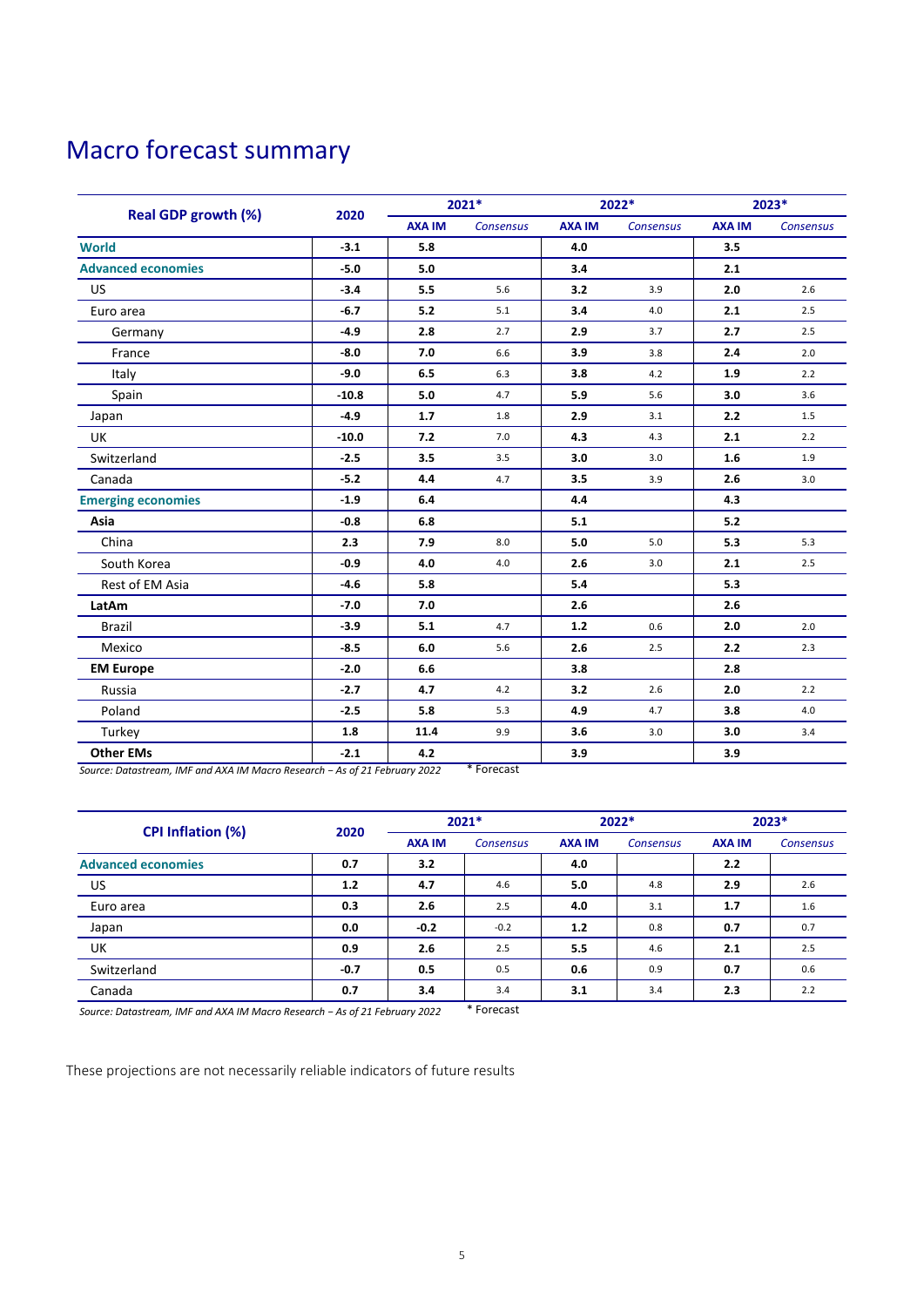# Forecast summary

| <b>Central bank policy</b><br>Meeting dates and expected changes (Rates in bp / QE in bn) |       |                |                   |                   |                 |                 |       |  |  |
|-------------------------------------------------------------------------------------------|-------|----------------|-------------------|-------------------|-----------------|-----------------|-------|--|--|
|                                                                                           |       | <b>Current</b> | $Q1-22$           | $Q2-22$           | $Q3-22$         | Q4-22           |       |  |  |
| <b>United States - Fed</b>                                                                | Dates |                | 25-26 Jan         | $3-4$ May         | 26-27 July      | $1-2$ Nov       |       |  |  |
|                                                                                           |       | $0 - 0.25$     | 15-16 Mar         | 14-15 June        | 20-21 Sep       | 13-14 Dec       |       |  |  |
|                                                                                           | Rates |                | $+0.25(0.25-0.5)$ | $+0.25(0.5-0.75)$ | $+0.25(0.75-1)$ | $+0.25(1-1.25)$ |       |  |  |
| Euro area - ECB                                                                           | Dates |                | 03 Feb            | 14 April          | 21 July         | 27 Oct          |       |  |  |
|                                                                                           |       | $-0.50$        | 10 Mar            | 9 June            | 8 Sep           | 15 Dec          |       |  |  |
|                                                                                           | Rates |                | unch (-0.50)      | unch (-0.50)      | unch (-0.50)    | $+0.25$ (-0.25) |       |  |  |
| Japan - BoJ                                                                               | Dates |                | 17-18 Jan         | 27-28 April       | 20-21 July      | 27-28 Oct       |       |  |  |
|                                                                                           |       | $-0.10$        | 17-18 Mar         | 16-17 June        | 21-22 Sep       | 19-20 Dec       |       |  |  |
|                                                                                           | Rates |                | unch (-0.10)      | unch (-0.10)      | unch $(-0.10)$  | unch (-0.10)    |       |  |  |
| UK - BoE                                                                                  |       | Dates          |                   | 3 Feb             | 5 May           | 4 Aug           | 3 Nov |  |  |
|                                                                                           |       | 0.25           | 17 Mar            | 16 June           | 15 Sep          | 15 Dec          |       |  |  |
|                                                                                           | Rates |                | $+0.25(0.5)$      | $+0.25(0.75)$     | $+0.25(1)$      | unch $(1)$      |       |  |  |

*Source: AXA IM Macro Research - As of 21 February 2022*

These projections are not necessarily reliable indicators of future results